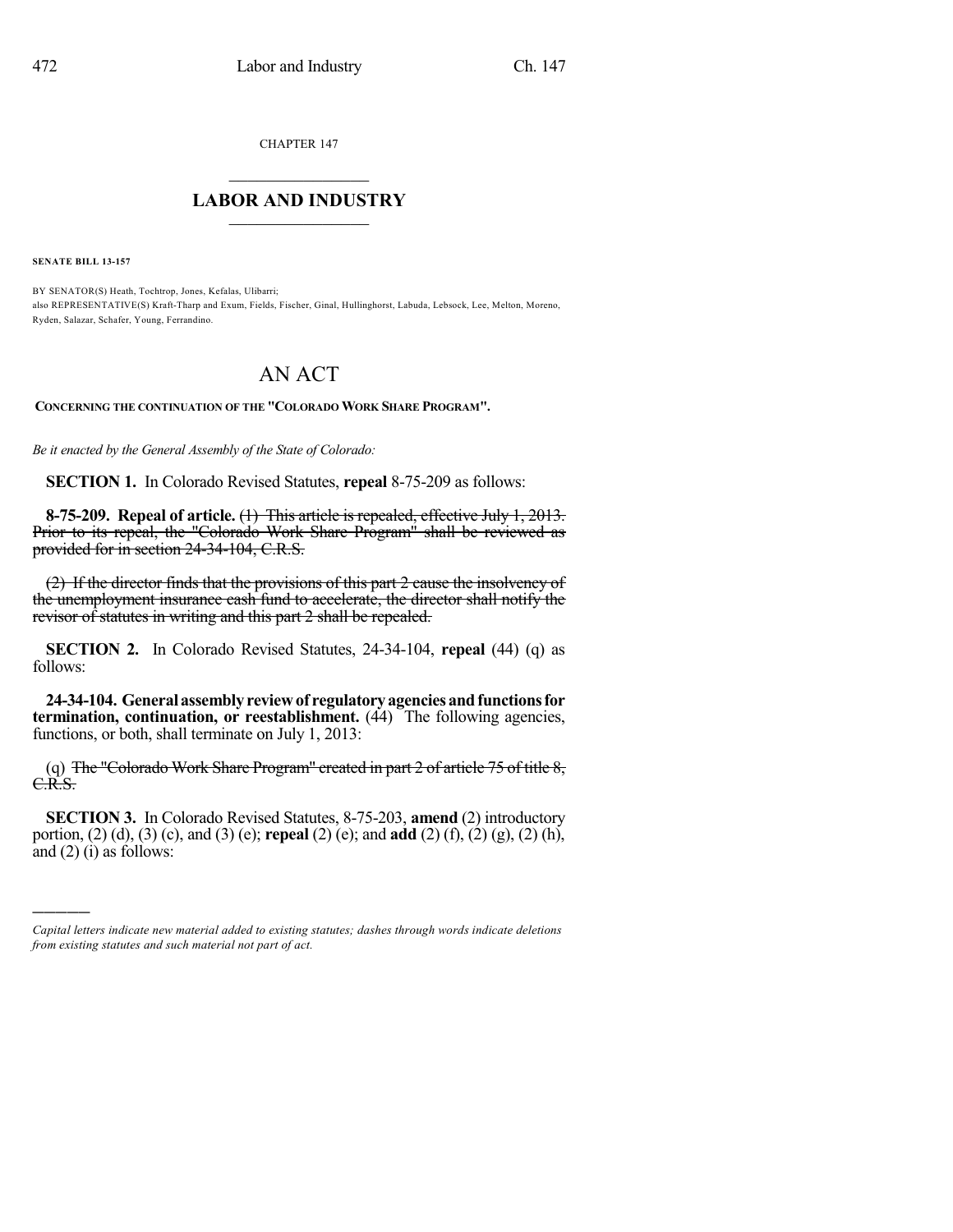**8-75-203. Work share program - work share plan - eligibility of employer approval - denial - repeal.** (2) An employer shall MUST submit a work share plan to the division on forms and following procedures required by the director. The director may approve a work share plan if:

(d) The plan applies to at least ten percent TWO of the employees in the affected unit; and

(e) The plan includes a strategy that restores the total number of work hours to each participating employee to the amount of hours worked prior to participation in the program.

(f) THE PLAN INCLUDES A DESCRIPTION OF HOW THE PLAN COMPLIES WITH THE "FEDERAL UNEMPLOYMENT TAX ACT", 26 U.S.C. SEC. 3301 ET SEQ.;

(g) THE PLAN INCLUDES AN EXPLANATION OF HOW EMPLOYEES WILL BE NOTIFIED OF THE PLAN IN ADVANCE, IF NOTIFICATION IS FEASIBLE, OR AN EXPLANATION OF WHY IT IS NOT FEASIBLE TO NOTIFY THE EMPLOYEES IN ADVANCE;

(h) THE PLAN INCLUDES AN ESTIMATE OF THE NUMBER OF EMPLOYEES WHO WOULD BE LAID OFF IF THE EMPLOYER DID NOT PARTICIPATE IN THE WORK SHARE PROGRAM; AND

(i) THE PLAN INCLUDES CERTIFICATION BY THE EMPLOYER THAT THE TERMS OF THE WRITTEN PLAN AND IMPLEMENTATION OF THE PLAN ARE CONSISTENT WITH EMPLOYER OBLIGATIONS PURSUANT TO FEDERAL AND STATE LAW.

(3) The director shall not approve a work share plan unless the employer:

(c) Certifies that the implementation of a shared work plan and the resulting reduction in work hours is in lieu of temporary layoffs that would affect at least ten **percent** TWO of the employees in the affected unit and that would result in an equivalent reduction in work hours;

(e) Agrees that no employee participating in the work share program shall receive, in the aggregate, more than eighteen TWENTY-SIX weeks of benefits; and

**SECTION 4.** In Colorado Revised Statutes, 8-75-204, **add** (3) as follows:

**8-75-204. Employee eligibility for unemployment benefits under the work share plan - employee eligibility for job training.** (3) AN ELIGIBLE EMPLOYEE MAY PARTICIPATE IN TRAINING, INCLUDING EMPLOYER-SPONSORED TRAINING AND TRAINING FUNDED THROUGH THE FEDERAL "WORKFORCE INVESTMENT ACT OF 1998", 29 U.S.C. SEC. 2801 ET SEQ., TO ENHANCE JOB SKILLS IF THE TRAINING PROGRAM HAS BEEN APPROVED BY THE DEPARTMENT OF LABOR AND EMPLOYMENT.

**SECTION 5.** In Colorado Revised Statutes, **amend** 8-75-208 as follows:

**8-75-208. Benefits payments charged to employer.**IF REIMBURSEMENT TO THE STATE FOR UNEMPLOYMENT COMPENSATION IS NOT AVAILABLE PURSUANT TO THE FEDERAL "LAYOFF PREVENTION ACT OF 2012", SUBTITLE D OF TITLE II OF PUB.L.